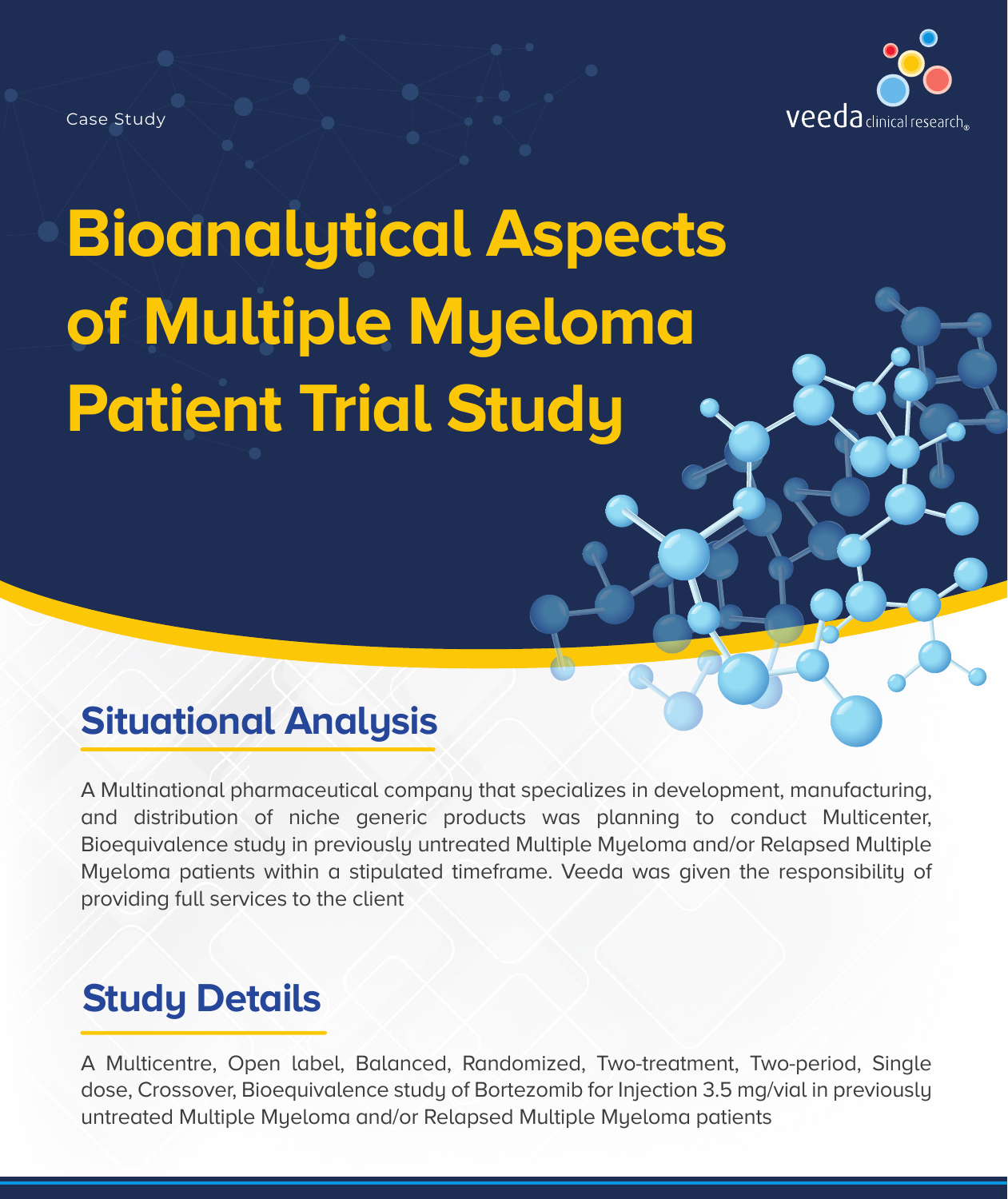## **Highlights of Results Delivered**



**Method Development and Validation with Concomitant Medicated drugs**

**Trained Bio analytical Staff sent On-site for critical Sample handling and Buffering Precautions**

 $III$ 

**44 subjects were randomized in 10 months from 19 Sites**

**Analysis performed Within 5 days of LPLV Preliminary Results shared within 10 Days with the Sponsor**

#### **The Un-Expected Setback**

Ш

The COD sites were finalized and it was realized that drug showed plasma instability in presence of the planned concomitant medication drug, which could have stood as setback for the overall study execution. BA team stood up to the challenge and started investigating the cause and feasible conditions which would help in smooth execution of the study and establish ample stability duration for sample handling & analysis.

## **Challenges**

The study was challenging in certain aspects of handling patient samples under the controlled buffering conditions, drug showing instability in the presence of the concomitant medication drugs, shipment planning and analytical analysis in timely manner under challenging circumstances imposed by COVID-19 globally.